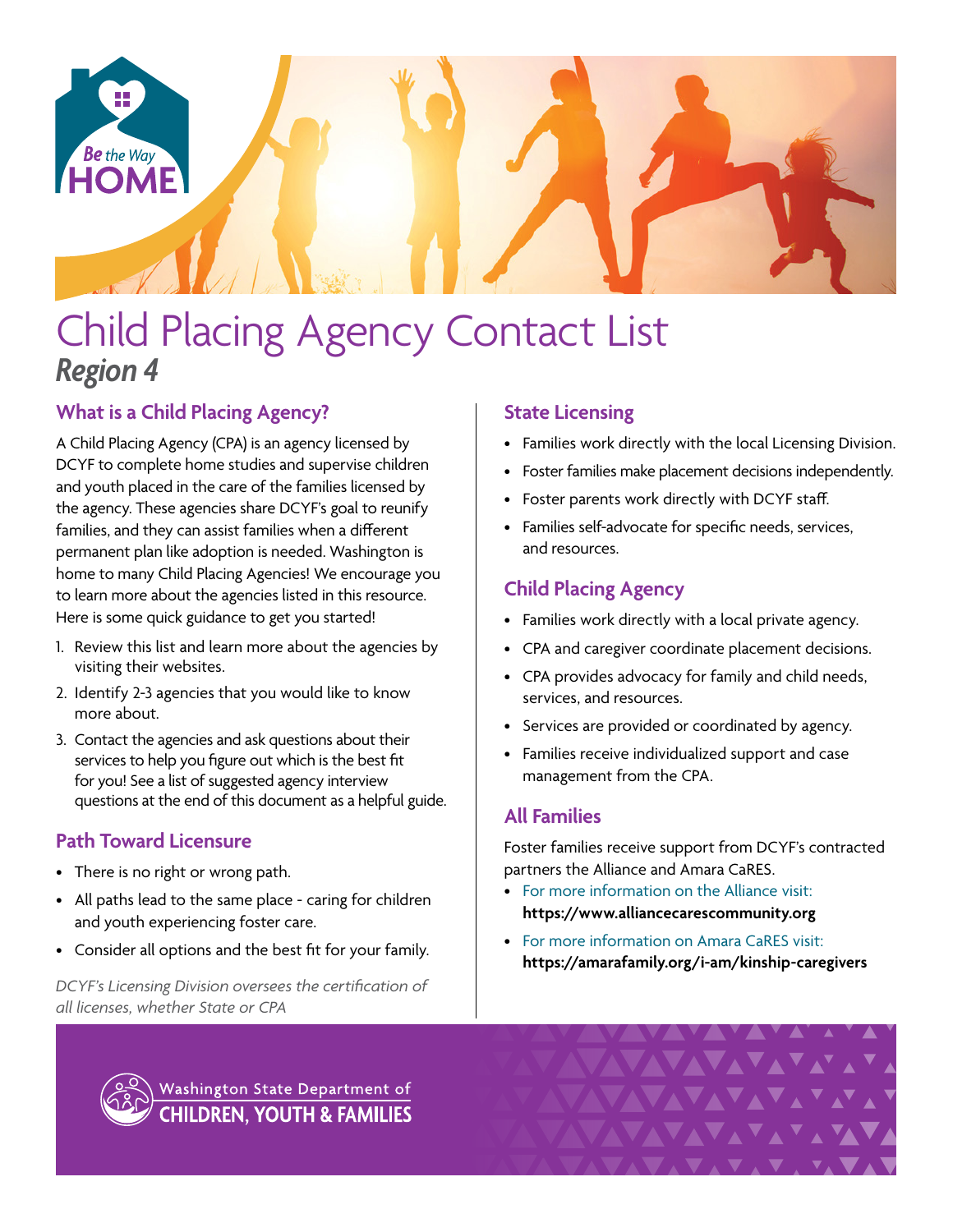

## **Child Placing Agencies Serving Region 4:**

#### **AMARA**

Contact: Emily Sigler Email: **[FosterInfo@amarafamily.org](mailto:FosterInfo%40amarafamily.org?subject=)** Phone: (206) 260-1700 Website: **[https://amarafamily.org/programs-resources/](https://amarafamily.org/programs-resources/become-a-foster-parent) [become-a-foster-parent](https://amarafamily.org/programs-resources/become-a-foster-parent)**

#### **ANTIOCH ADOPTIONS**

Contact: Sheryl Bullard Email: **[foreverfamily@antiochadoptions.org](mailto:foreverfamily%40antiochadoptions.org?subject=)** Phone: (425) 558-0921 Website: **[https://antiochadoptions.org/foster-to](https://antiochadoptions.org/foster-to-adopt/what-we-do)[adopt/what-we-do](https://antiochadoptions.org/foster-to-adopt/what-we-do)**

#### **CASEY FAMILY PROGRAMS**

Email: **[joffice@casey.org](mailto:joffice%40casey.org?subject=)** Phone: (206) 322-6711 Website: **[https://www.casey.org](https://www.casey.org/)**

#### **CATHOLIC COMMUNITY SERVICES**

Contact: Leah Barkell Email: **[leahb@ccsww.org](mailto:leahb%40ccsww.org?subject=)** Phone: (253) 502-2745 Website: **[https://ccsww.org/get-help/child-youth](https://ccsww.org/get-help/child-youth-family-services/foster-care/)[family-services/foster-care/](https://ccsww.org/get-help/child-youth-family-services/foster-care/)**

#### **CHILDREN'S HOME SOCIETY**

Contact: Courtney Angeles Email: **[Courtney.Angeles@chs-wa.org](mailto:Courtney.Angeles%40chs-wa.org?subject=)** Phone: (253) 278-3745 Website: **<http://www.childrenshomesociety.org>**

#### **CITY MINISTRIES**

Contact: Christie Lolohea Email: **[christie@citymin.org](mailto:christie%40citymin.org?subject=)** Phone: (425) 739-1191 Website: **<http://citymin.org/child-placement-agency>**

#### **COMMUNITY & FAMILY SERVICES FOUNDATION**

Contact: Shelly Genuardi Email: **[gera@cfsf.net](mailto:gera%40cfsf.net?subject=)** Phone: (360) 895-7889 Website: **<https://cfsf.site>**

#### **FRIENDS OF YOUTH**

Contact: Missy Rios Email: **[melissar@friendsofyouth.org](mailto:melissar%40friendsofyouth.org?subject=)** Phone: (208) 252-6479 Website: **<https://www.friendsofyouth.org>**

#### **LIFE LINE CHILDREN'S SERVICES**

Contact: Allison Reeves Email: **[Allison.Reeves@lifelinechild.org](mailto:Allison.Reeves%40lifelinechild.org?subject=)** Phone: (206) 816-5654 Website: **<https://lifelinechild.org>**

#### **LUTHERAN COMMUNITY SERVICES NORTHWEST**

**(Refugee and Immigrant Youth Served)** Email: **[fostercare@refugeesnw.org](mailto:fostercare%40refugeesnw.org?subject=)** Phone: (206) 694-5780 Website: **<https://refugeechildren.net>**

#### **MUCKLESHOOT INDIAN TRIBE**

Contact: Alana Begay Email: **[Alana.Begay@muckleshoot.nsn.us](mailto:Alana.Begay%40muckleshoot.nsn.us?subject=)** Phone: (253) 833-8782 Website: **[http://www.muckleshoot.nsn.us/services/](http://www.muckleshoot.nsn.us/services/human-services/indian-child-welfare.aspx) [human-services/indian-child-welfare.aspx](http://www.muckleshoot.nsn.us/services/human-services/indian-child-welfare.aspx)**

#### **OLIVE CREST**

Contact: Amy Biemeck Email: **[amy-biemeck@olivecrest.org](mailto:amy-biemeck%40olivecrest.org?subject=)** Phone: (425) 462-1612 Website: **<https://www.olivecrest.org/pacific-northwest>**

#### **SYNERGY FOSTER SUPPORT SERVICES**

Contact: Duane Ott Email: **[contact@synergyfss.org](mailto:contact%40synergyfss.org?subject=)** Phone: (425) 280-2093 Website: **<https://synergyfss.org>**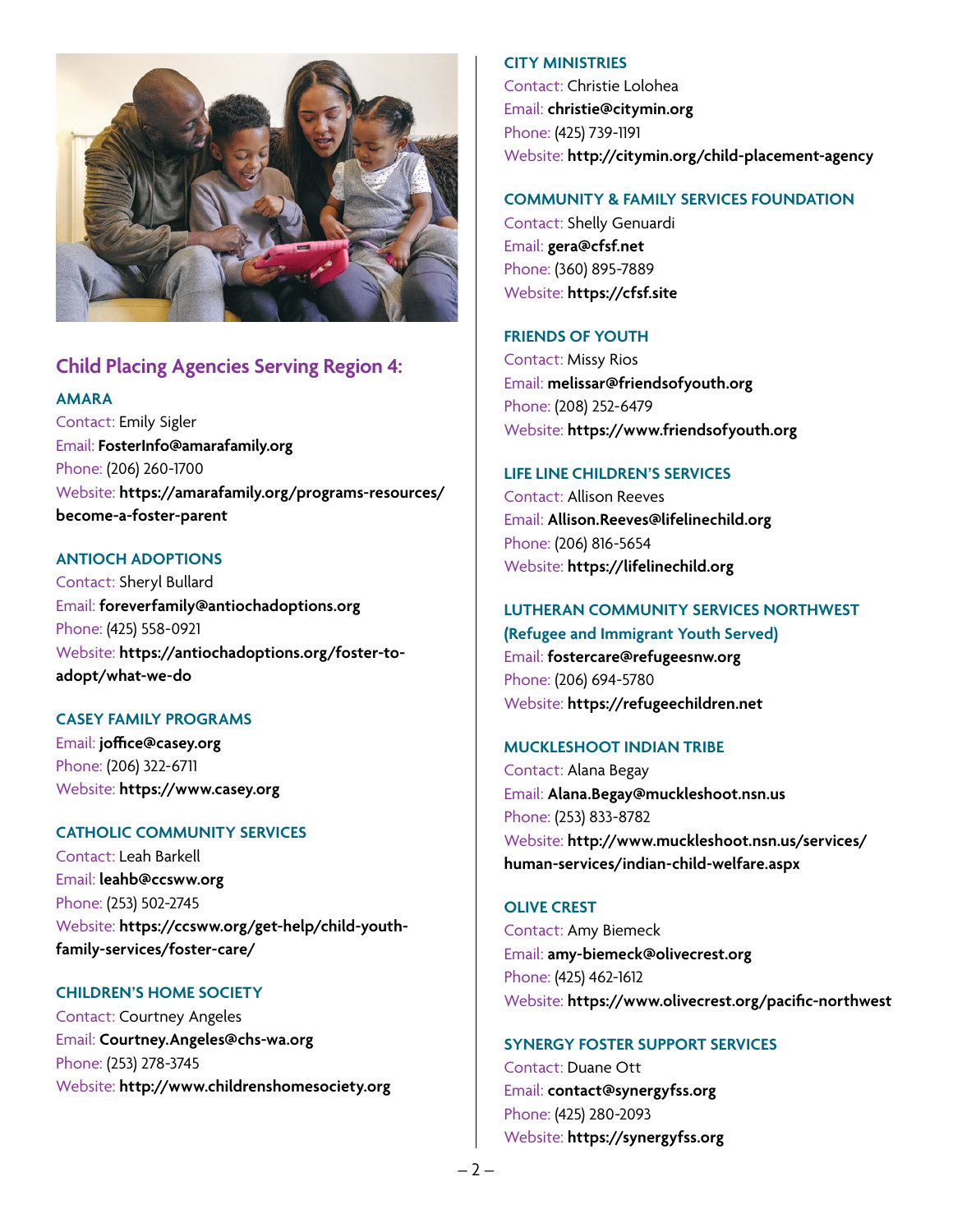

#### **UNITED INDIANS OF ALL TRIBES**

Contact: Thaidra Alfred Email: **[talfred@unitedindians.org](mailto:talfred%40unitedindians.org?subject=)** Phone: (206) 285-4425 Website: **[https://www.unitedindians.org/services/](https://www.unitedindians.org/services/foster-care) [foster-care](https://www.unitedindians.org/services/foster-care)**

#### **YMCA OF GREATER SEATTLE**

Contact: Katie Judson Email: **[kjudson@seattleymca.org](mailto:kjudson%40seattleymca.org?subject=)** Phone: (206) 538-7524 Website: **[https://www.seattleymca.org/foster](https://www.seattleymca.org/foster-parenting)[parenting](https://www.seattleymca.org/foster-parenting)**

#### **YOUTHNET**

Contact: Alex Siefert Email: **[asiefert@youthnetnw.net](mailto:asiefert%40youthnetnw.net?subject=)** Phone: (360) 202-4447 Website: **<https://youthnetnw.net>**

# **ADOPTION ONLY CHILD PLACING AGENCIES**

Services include international and/or domestic private adoptions. These agencies do not have foster care licensing programs.

### **CATHOLIC COMMUNITY SERVICES**

Contact: Carol Ryan Email: **[carolr@ccsww.org](mailto:carolr%40ccsww.org?subject=)** Phone: (206) 328-5921 Website: **[https://ccsww.org/get-help/child-youth](https://ccsww.org/get-help/child-youth-family-services/foster-care)[family-services/foster-care](https://ccsww.org/get-help/child-youth-family-services/foster-care)**

## **HOLT WASHINGTON**

**(International Adoptions)**  Email: **[info@holtinternational.org](mailto:info%40holtinternational.org?subject=)** Phone: (206) 575-4550 Website: **[www.holtinternational.org](http://www.holtinternational.org)**

**HOPE 4 KIDS** Contact: Terry Stephens Email: **[terrys@hope4kids.com](mailto:terrys%40hope4kids.com?subject=)** Phone: (425) 307-1055 Website: **[https://www.hope4kidswa.com/services/](https://www.hope4kidswa.com/services/adoption) [adoption](https://www.hope4kidswa.com/services/adoption)**

## **OPEN ADOPTION AND FAMILY SERVICES**

Contact: Maria Villegas Email: **[maria@openadopt.org](mailto:maria%40openadopt.org?subject=)** Phone: (206) 782-0272 Website: **<https://www.openadopt.org>**

## **OPEN ARMS ADOPTION**

Contact: Sam Barnes Email: **[Sam@openarmsadoptionagency.com](mailto:Sam%40openarmsadoptionagency.com?subject=)** Phone: (206) 492-4196 Website: **<https://openarmsadoptionagency.com>**

## **YOUR ADOPTIVE FAMILY**

Contact: Jill Dziko Email: **[jilldz@youradoptivefamily.com](mailto:jilldz%40youradoptivefamily.com?subject=)** Phone: (206) 408-7219 Website: **[www.youradoptivefamily.com](http://www.youradoptivefamily.com)**